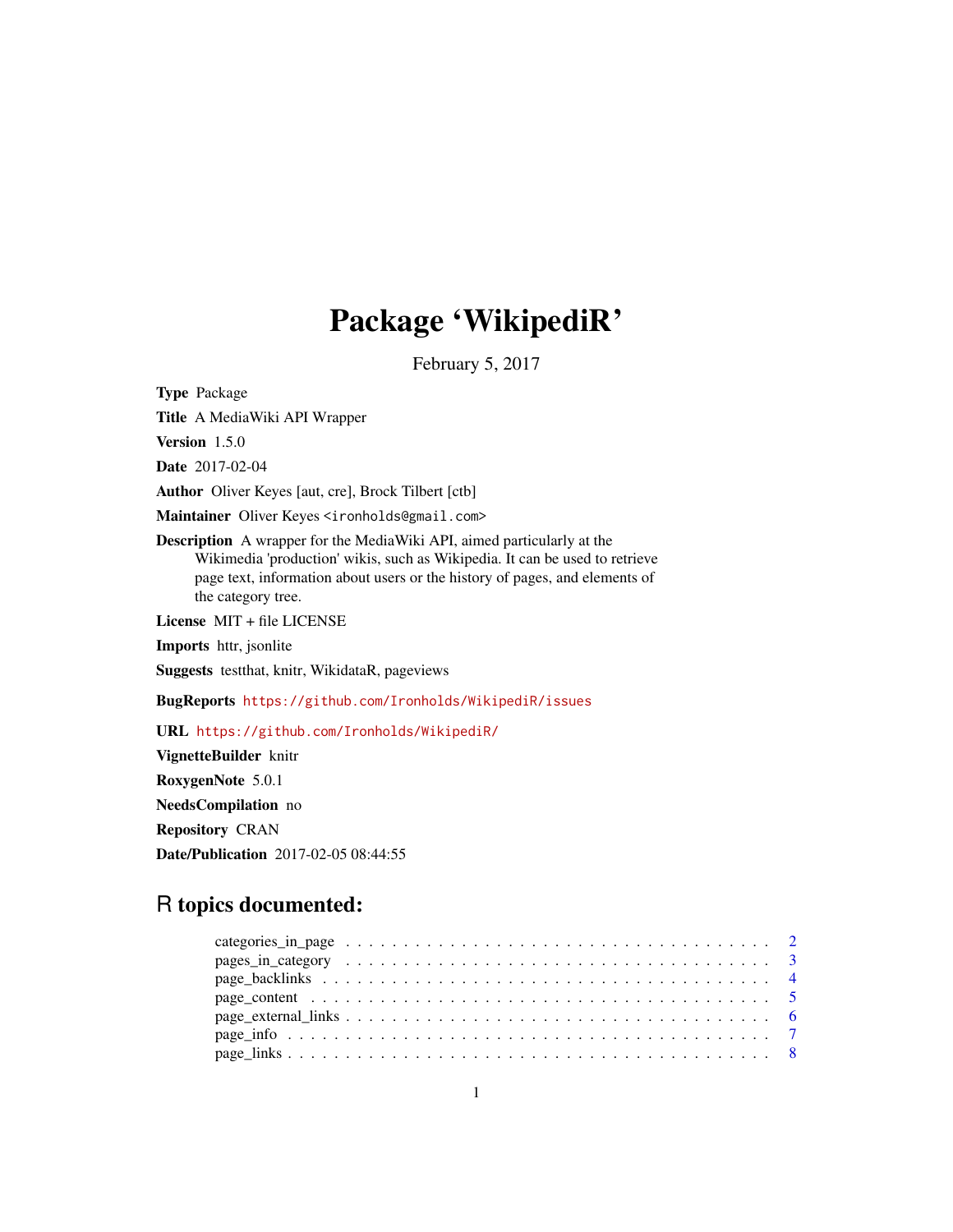<span id="page-1-0"></span>

| Index | 18 |
|-------|----|

<span id="page-1-1"></span>categories\_in\_page *Retrieves categories associated with a page.*

# Description

Retrieves categories associated with a page (or list of pages) on a MediaWiki instance

# Usage

```
categories_in_page(language = NULL, project = NULL, domain = NULL, pages,
 properties = c("sortkey", "timestamp", "hidden"), limit = 50,
  show_hidden = FALSE, clean_response = FALSE, \ldots)
```

| language       | The language code of the project you wish to query, if appropriate.                                                                                                                                                                                                                                         |
|----------------|-------------------------------------------------------------------------------------------------------------------------------------------------------------------------------------------------------------------------------------------------------------------------------------------------------------|
| project        | The project you wish to query ("wikiquote"), if appropriate. Should be provided<br>in conjunction with language.                                                                                                                                                                                            |
| domain         | as an alternative to a language and project combination, you can also provide<br>a domain ("rationalwiki.org") to the URL constructor, allowing for the querying<br>of non-Wikimedia MediaWiki instances.                                                                                                   |
| pages          | A vector of page titles, with or without spaces, that you want to retrieve cate-<br>gories for.                                                                                                                                                                                                             |
| properties     | The properties you want to retrieve about the categories. Options are "sortkey"<br>(the key that sorts the way the page is stored in each category), "timestamp"<br>(when the category was added to that page) and "hidden" (tags those categories<br>in the returned list that are 'hidden' from readers). |
| limit          | The maximum number of categories you want to retrieve for each page. Set to<br>50 by default.                                                                                                                                                                                                               |
| show_hidden    | Whether or not to include 'hidden' categories in the categories that are retrieved<br>- these are usually associated with the maintenance of Wikipedia and its internal<br>processes. Set to FALSE by default.                                                                                              |
| clean_response | whether to do some basic sanitising of the resulting data structure. Set to FALSE<br>by default.                                                                                                                                                                                                            |
| $\ddotsc$      | further arguments to pass to httr's GET.                                                                                                                                                                                                                                                                    |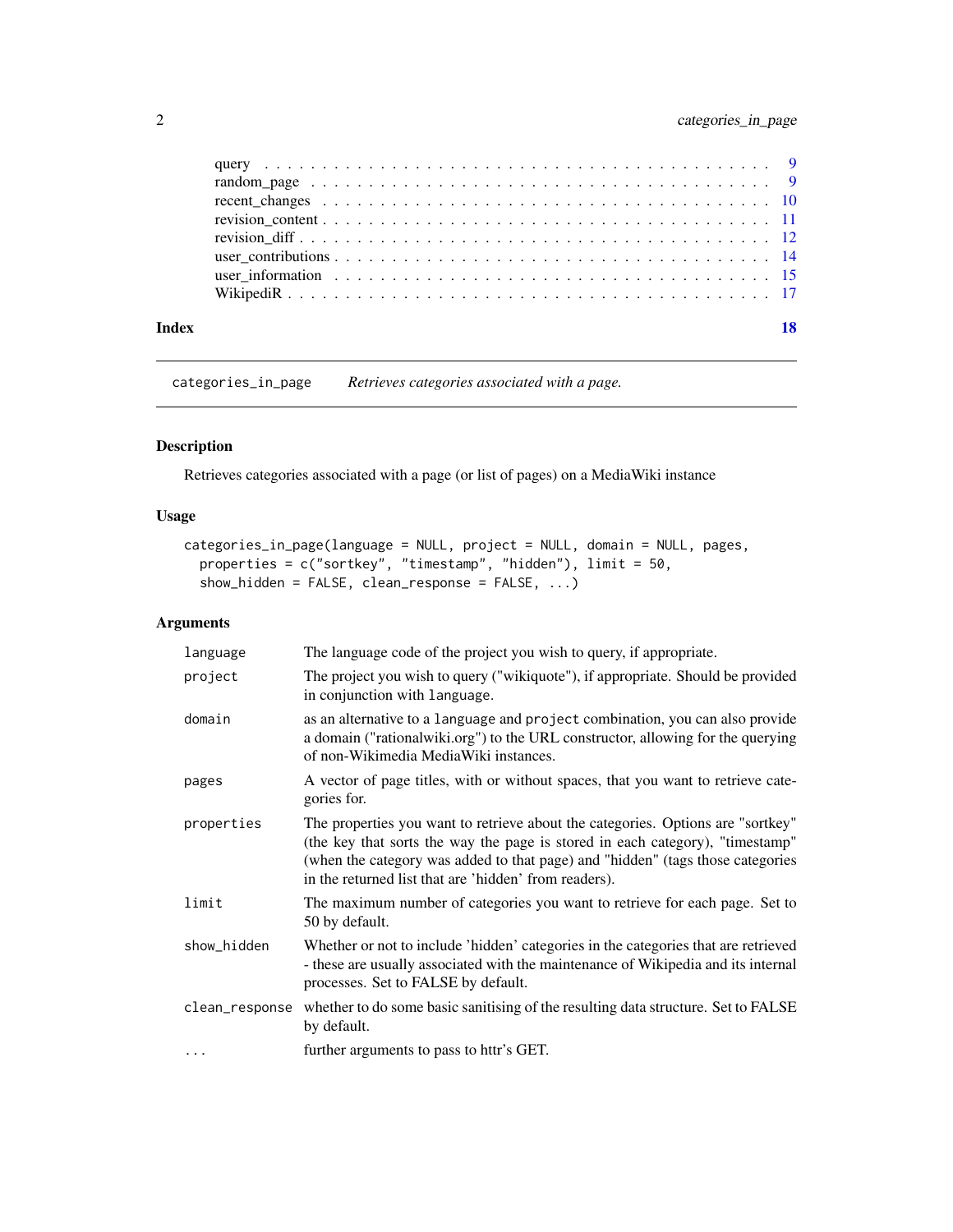<span id="page-2-0"></span>pages\_in\_category 3

#### See Also

[pages\\_in\\_category](#page-2-1) for pages in a specified category.

#### Examples

```
#Retrieve the categories for the "New Age" article on en.wiki
cats <- categories_in_page("en", "wikipedia", pages = "New Age")
```

```
#Retrieve the categories for the "New Age" article on rationalwiki.
rw_cats <- categories_in_page(domain = "rationalwiki.org", pages = "New Age")
```
<span id="page-2-1"></span>pages\_in\_category *Retrieves a list of category members.*

# Description

wiki\_catpages retrieves a list of pages, subcategories, files or all of the above in a specified category (or series of specified categories)

# Usage

```
pages_in_category(language = NULL, project = NULL, domain = NULL,
 categories, properties = c("title", "ids", "sortkey", "sortkeyprefix",
  "type", "timestamp"), type = c("page", "subcat", "file"),
  clean_response = FALSE, limit = 50, ...)
```

| language       | The language code of the project you wish to query, if appropriate.                                                                                                                                                                                                                                                                                                                                                                                                |
|----------------|--------------------------------------------------------------------------------------------------------------------------------------------------------------------------------------------------------------------------------------------------------------------------------------------------------------------------------------------------------------------------------------------------------------------------------------------------------------------|
| project        | The project you wish to query ("wikiquote"), if appropriate. Should be provided<br>in conjunction with language.                                                                                                                                                                                                                                                                                                                                                   |
| domain         | as an alternative to a language and project combination, you can also provide<br>a domain ("rationalwiki.org") to the URL constructor, allowing for the querying<br>of non-Wikimedia MediaWiki instances.                                                                                                                                                                                                                                                          |
| categories     | The names of the categories you want to gather information for.                                                                                                                                                                                                                                                                                                                                                                                                    |
| properties     | The properties you want to gather for each member of the category. Options are<br>"title" (the name of the member, including namespace), "id" (the unique numeric<br>identifier of the member), "sortkey" (the hexadecimal key used to sort that mem-<br>ber within the category), "sortkeyprefix" (the human-readable sort key), "type"<br>(whether the member is a page, a subcategory or a file) and "timestamp" (when<br>the member was added to the category) |
| type           | The type of member you're interested in returning; options are any permutation<br>of "page" (pages), "subcat" (subcategories) and "file" (files).                                                                                                                                                                                                                                                                                                                  |
| clean_response | whether to do some basic sanitising of the resulting data structure. Set to FALSE<br>by default.                                                                                                                                                                                                                                                                                                                                                                   |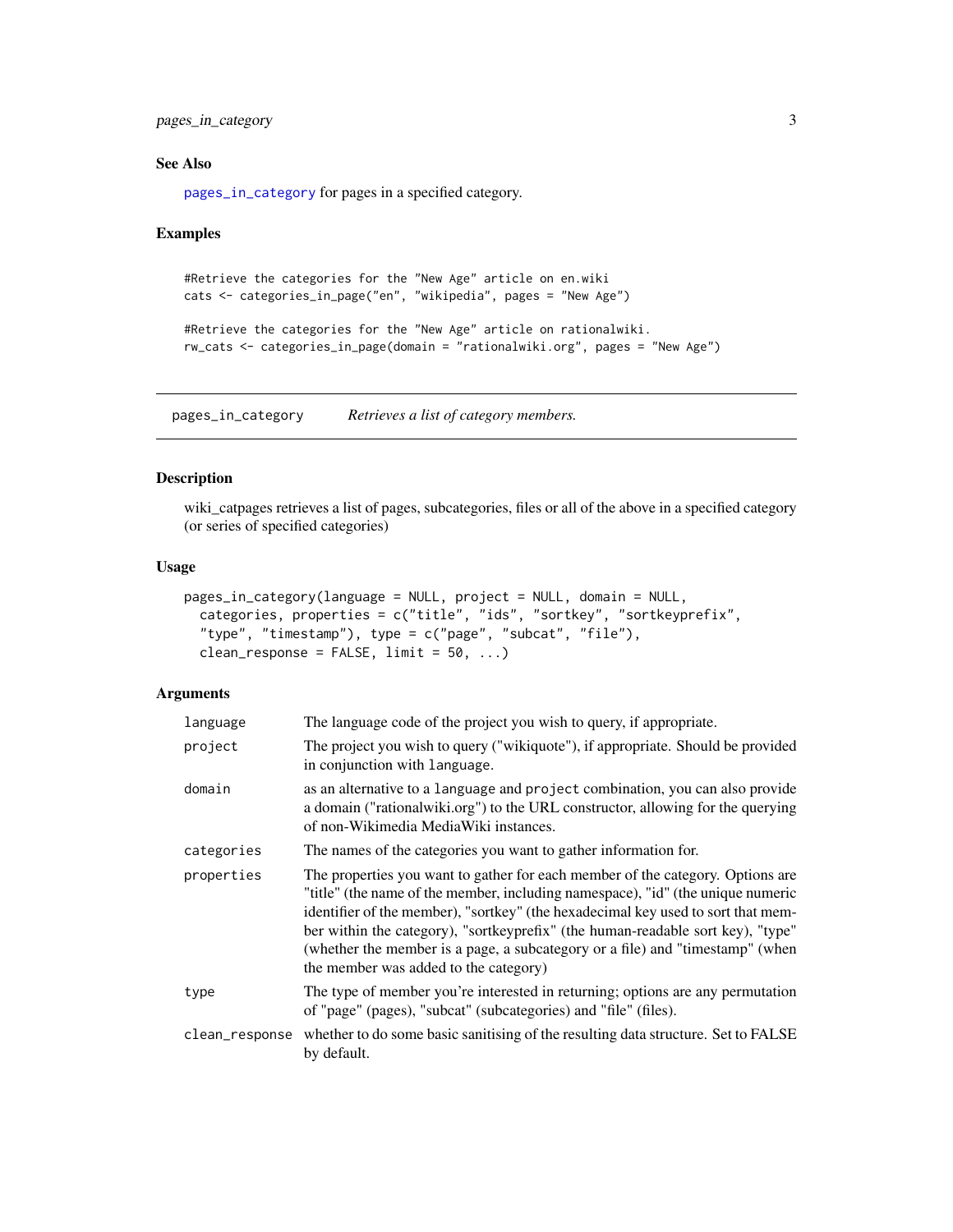<span id="page-3-0"></span>

| limit                | The maximum number of members to retrieve for each category. Set to 50 by<br>default. |
|----------------------|---------------------------------------------------------------------------------------|
| $\ddot{\phantom{0}}$ | further arguments to pass to httr's GET().                                            |

#### warnings

Because of the way MediaWiki stores this data, both "the category you asked for doesn't exist" and "the category you asked for exists, but has no members" return in the same way.

# See Also

[categories\\_in\\_page](#page-1-1) for finding categories that a specified page is a member of.

# Examples

```
#Retrieve the pages in the "New Age" category on en.wiki
cats <- pages_in_category("en", "wikipedia", categories = "New Age")
#Retrieve the pages in the "New Age" category on rationalwiki.
rw_cats <- pages_in_category(domain = "rationalwiki.org", categories = "New Age")
```
page\_backlinks *Retrieve a page's backlinks*

#### Description

page\_backlinks, when provided with a page title, retrieves backlinks to that page. Output can be filtered to specific namespaces.

#### Usage

```
page_backlinks(language = NULL, project = NULL, domain = NULL, page,
  limit = 50, direction = "ascending", namespaces = NULL,
  clean_response = FALSE, ...)
```

| language | The language code of the project you wish to query, if appropriate.                                                                                                                                         |
|----------|-------------------------------------------------------------------------------------------------------------------------------------------------------------------------------------------------------------|
| project  | The project you wish to query ("wikiquote"), if appropriate. Should be provided<br>in conjunction with language.                                                                                            |
| domain   | as an alternative to a language and project combination, you can also provide<br>a domain ("rational wiki.org") to the URL constructor, allowing for the querying<br>of non-Wikimedia Media Wiki instances. |
| page     | the title of the page you want the backlinks of.                                                                                                                                                            |
| limit    | the number of backlinks to return. Set to 50 (the maximum) by default.                                                                                                                                      |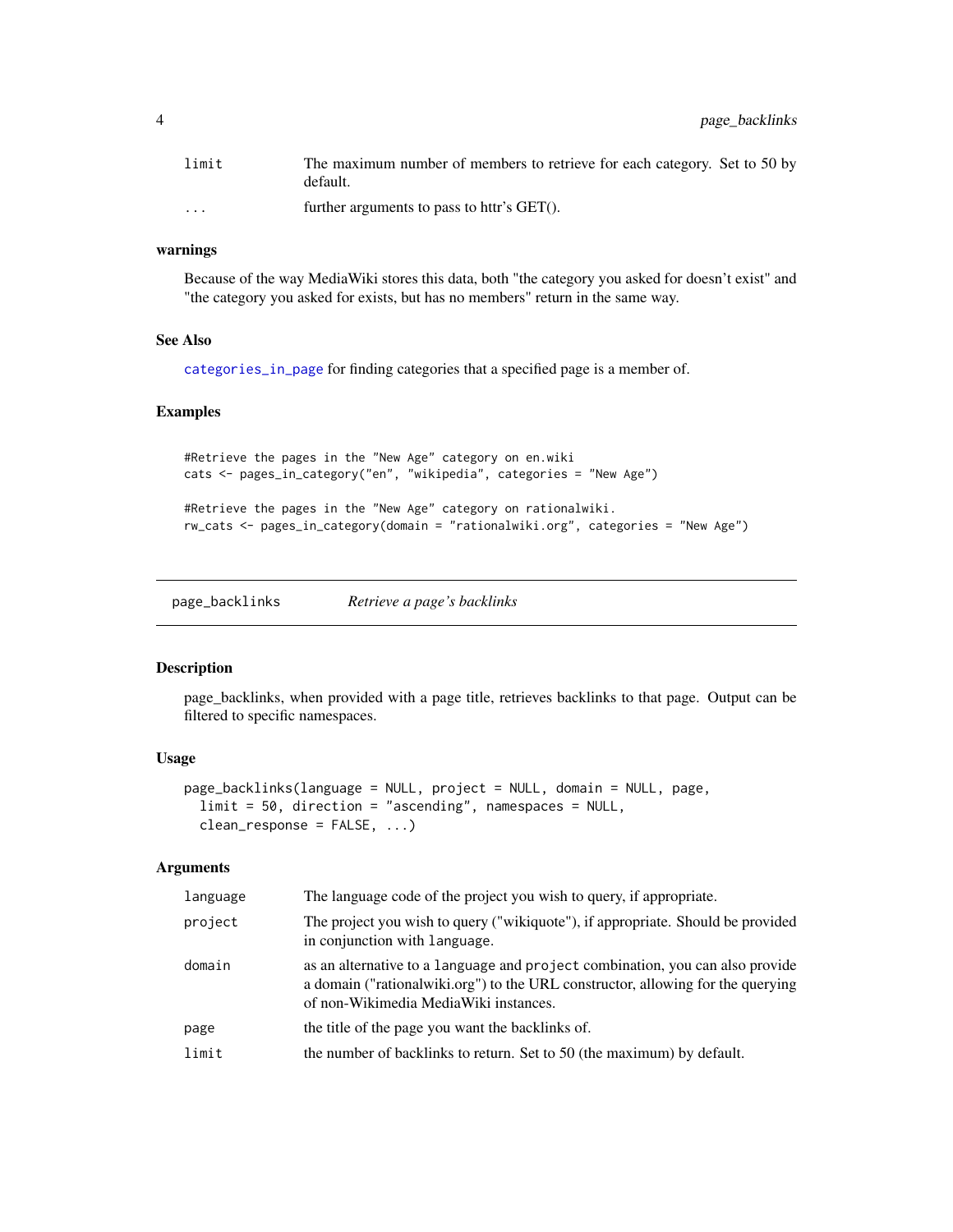# <span id="page-4-0"></span>page\_content 5

| direction  | the direction to order the backlinks in, by linking page ID: "ascending" or "de-<br>scending". Set to "ascending" by default.                                                                                                                                              |
|------------|----------------------------------------------------------------------------------------------------------------------------------------------------------------------------------------------------------------------------------------------------------------------------|
| namespaces | The namespaces to filter to. By default, backlinks from any namespace are re-<br>trieved: alternately, a numeric vector of accepted namespaces (which are de-<br>scribed here) can be provided, and only backlinks from pages within those<br>namespaces will be returned. |
|            | clean_response whether to do some basic sanitising of the resulting data structure. Set to FALSE<br>by default.                                                                                                                                                            |
| $\ddotsc$  | further arguments to pass to httr's GET.                                                                                                                                                                                                                                   |

# Warnings

as with [pages\\_in\\_category](#page-2-1), if the page you are linking to does not exist, an empty list will be returned, without any indication of an error.

#### Examples

```
#Backlink
all_bls <- page_backlinks("en","wikipedia", page = "Aaron Halfaker")
#Namespace-specific backlinks
mainspace_bls <- page_backlinks("en","wikipedia", page = "Aaron Halfaker", namespaces = 0)
```
<span id="page-4-1"></span>page\_content *Retrieves MediaWiki page content*

# Description

wiki\_page retrieves the DOM of a particular MediaWiki page, as a HTML blob inside a JSON object.

#### Usage

```
page_content(language = NULL, project = NULL, domain = NULL, page_name,
 page_id = NULL, as_wikitext = FALSE, clean_response = FALSE, ...)
```

| language  | The language code of the project you wish to query, if appropriate.                                                                                                                                         |
|-----------|-------------------------------------------------------------------------------------------------------------------------------------------------------------------------------------------------------------|
| project   | The project you wish to query ("wikiquote"), if appropriate. Should be provided<br>in conjunction with language.                                                                                            |
| domain    | as an alternative to a language and project combination, you can also provide<br>a domain ("rational wiki.org") to the URL constructor, allowing for the querying<br>of non-Wikimedia Media Wiki instances. |
| page_name | The title of the page you want to retrieve                                                                                                                                                                  |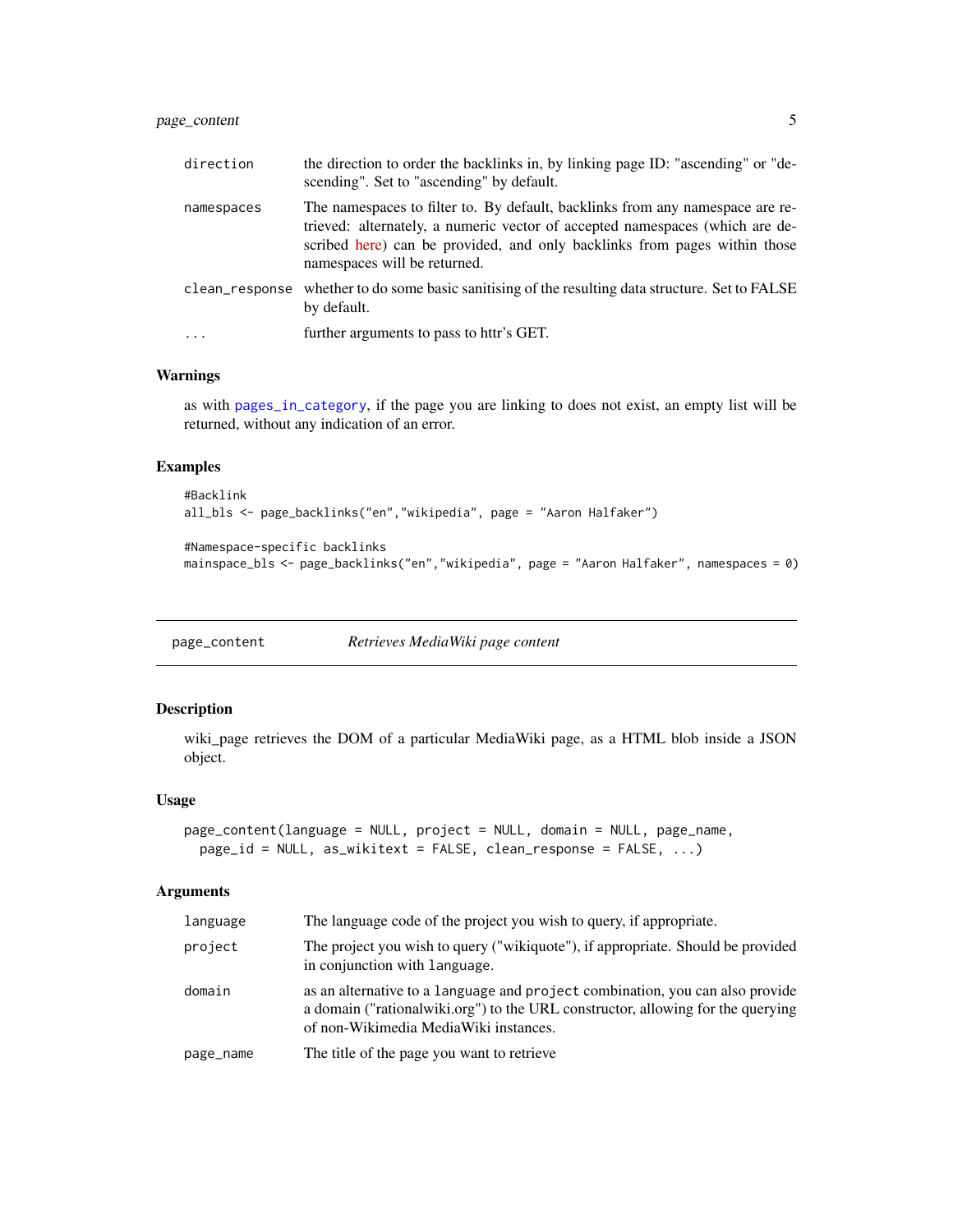<span id="page-5-0"></span>

| page_id     | the pageID of the page you want to retrieve. Set to NULL by default, and an<br>alternative to page_name; if both are provided, page_id will be used. |
|-------------|------------------------------------------------------------------------------------------------------------------------------------------------------|
| as_wikitext | whether to retrieve the wikimarkup (TRUE) or the HTML (FALSE). Set to<br>FALSE by default.                                                           |
|             | clean_response whether to do some basic sanitising of the resulting data structure. Set to FALSE<br>by default.                                      |
| .           | further arguments to pass to httr's GET.                                                                                                             |

#### See Also

[revision\\_diff](#page-11-1) for retrieving 'diffs' between revisions, [revision\\_content](#page-10-1) for retrieving the text of specified revisions.

#### Examples

```
#Content from a Wikimedia project
wp_content <- page_content("en","wikipedia", page_name = "Aaron Halfaker")
#Content by ID
wp_content <- page_content("en", "wikipedia", page_id = 12)
#Content from a non-Wikimedia project
rw_content <- page_content(domain = "rationalwiki.org", page_name = "New Age")
```
page\_external\_links *Retrieve a page's links*

# Description

page\_external\_links, when provided with a page title, retrieves external wikilinks from the current revision of that page.

# Usage

```
page_external_links(language = NULL, project = NULL, domain = NULL, page,
 protocol = NULL, clean_response = FALSE, ...)
```

| language | The language code of the project you wish to query, if appropriate.                                                                                                                                       |
|----------|-----------------------------------------------------------------------------------------------------------------------------------------------------------------------------------------------------------|
| project  | The project you wish to query ("wikiquote"), if appropriate. Should be provided<br>in conjunction with language.                                                                                          |
| domain   | as an alternative to a language and project combination, you can also provide<br>a domain ("rationalwiki.org") to the URL constructor, allowing for the querying<br>of non-Wikimedia MediaWiki instances. |
| page     | the title of the page you want the links of.                                                                                                                                                              |
|          |                                                                                                                                                                                                           |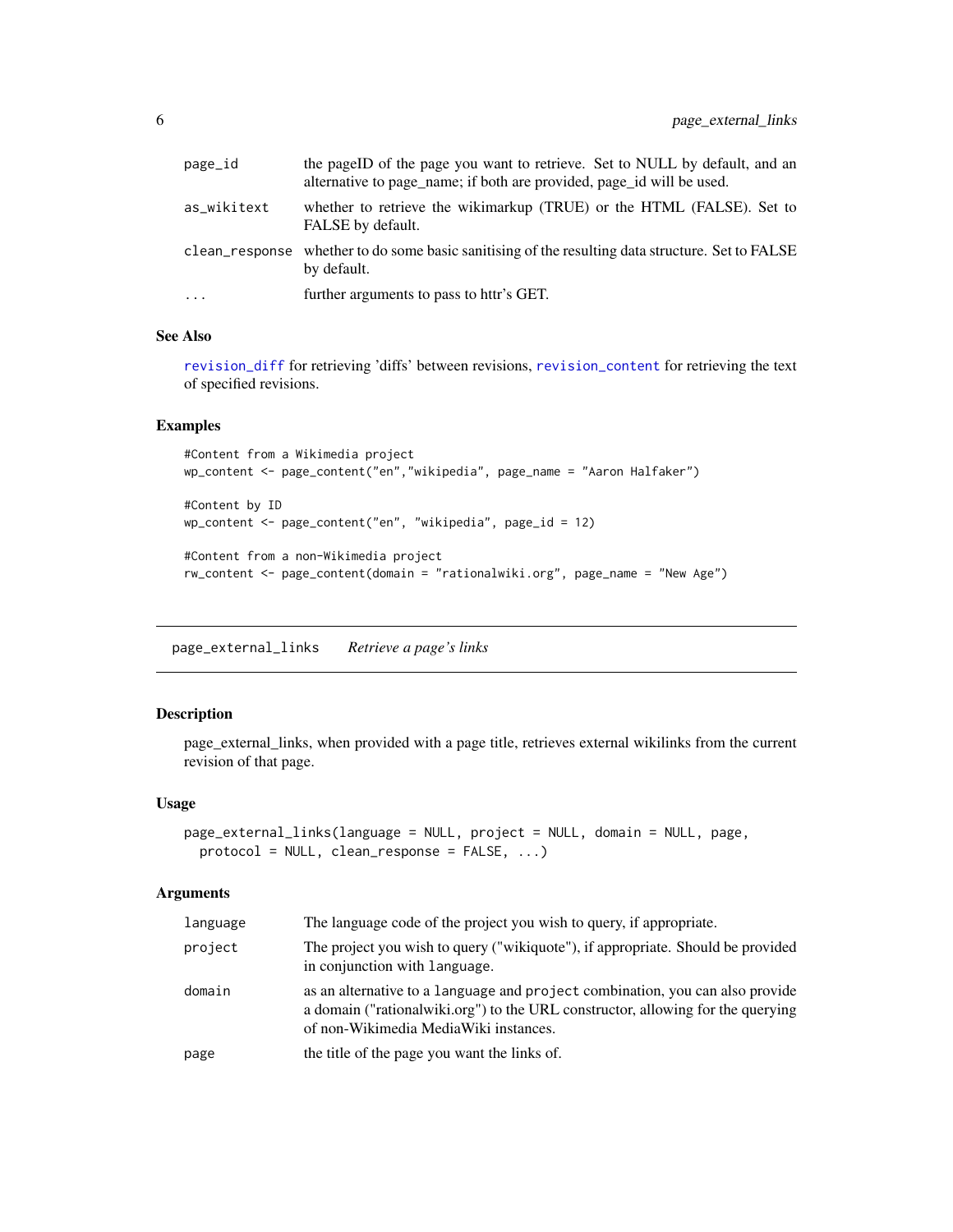#### <span id="page-6-0"></span>page\_info 7 to 2009 and 2009 and 2009 and 2009 and 2009 and 2009 and 2009 and 2009 and 2009 and 2009 and 2009  $\sigma$

| protocol  | limit links to those with certain link protocols. Options are listed in Special: ApiSandbox's<br>elprotocol field. |
|-----------|--------------------------------------------------------------------------------------------------------------------|
|           | clean_response whether to do some basic sanitising of the resulting data structure. Set to FALSE<br>by default.    |
| $\ddotsc$ | further arguments to pass to httr's GET.                                                                           |

# Examples

```
#Links
external_links <- page_external_links("en","wikipedia", page = "Aaron Halfaker")
#Protocol-specific links
external_http_links <- page_external_links("en","wikipedia",
                                          page = "Aaron Halfaker", protocol = "http")
```
page\_info *Retrieve information about a particular page*

#### Description

page\_info, when provided with a page title, retrieves metadata about that page.

#### Usage

```
page_info(language = NULL, project = NULL, domain = NULL, page,
 properties = c("protection", "talkid", "url", "displaytitle"),
 clean_response = FALSE, ...)
```

| language       | The language code of the project you wish to query, if appropriate.                                                                                                                                                                                                                                                                                                                                                                                                         |
|----------------|-----------------------------------------------------------------------------------------------------------------------------------------------------------------------------------------------------------------------------------------------------------------------------------------------------------------------------------------------------------------------------------------------------------------------------------------------------------------------------|
| project        | The project you wish to query ("wikiquote"), if appropriate. Should be provided<br>in conjunction with language.                                                                                                                                                                                                                                                                                                                                                            |
| domain         | as an alternative to a language and project combination, you can also provide<br>a domain ("rationalwiki.org") to the URL constructor, allowing for the querying<br>of non-Wikimedia MediaWiki instances.                                                                                                                                                                                                                                                                   |
| page           | the title of the page you want the metadata of.                                                                                                                                                                                                                                                                                                                                                                                                                             |
| properties     | the properties you'd like to retrieve. Some properties (the pageID, namespace,<br>title, language, length and most recent revision ID, for example) are retrieved<br>by default, whatever is passed to properties: properties that can be explicitly<br>retrieved include the page's protection level ("protection"), the ID of the associ-<br>ated talk page, if applicable ("talkid"), the full, canonical URL ("url"), and the<br>displayed page title ("displaytitle"). |
| clean_response | whether to do some basic sanitising of the resulting data structure. Set to FALSE<br>by default.                                                                                                                                                                                                                                                                                                                                                                            |
| $\cdots$       | further arguments to pass to httr's GET.                                                                                                                                                                                                                                                                                                                                                                                                                                    |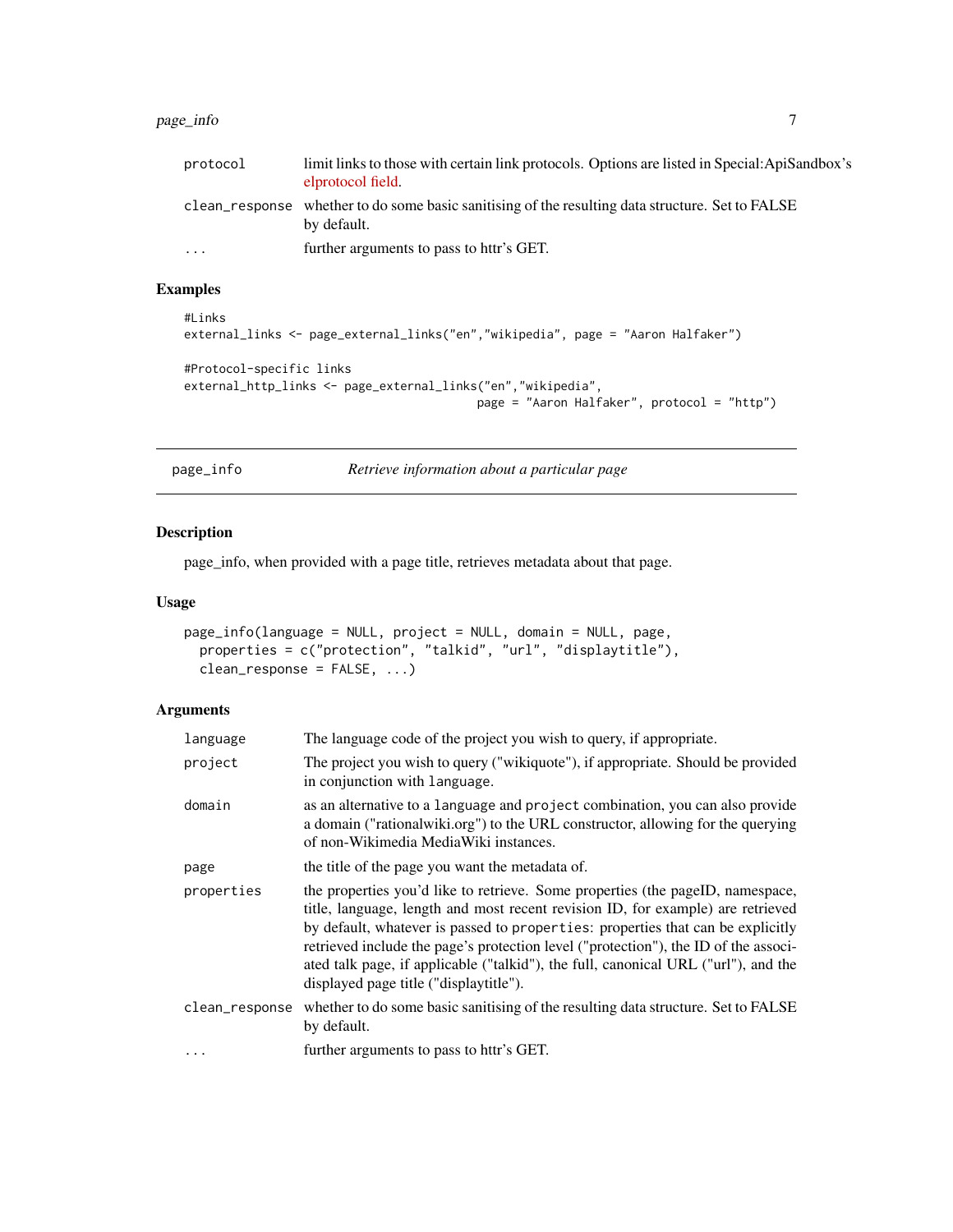# Examples

```
#Metadata
page_metadata <- page_info("en","wikipedia", page = "Aaron Halfaker")
```
page\_links *Retrieve a page's links*

# Description

page\_links, when provided with a page title, retrieves internal wikilinks from the current revision of that page.

#### Usage

```
page_links(language = NULL, project = NULL, domain = NULL, page,
  limit = 50, direction = "ascending", namespaces = NULL,
  clean_response = FALSE, ...)
```
#### Arguments

| language       | The language code of the project you wish to query, if appropriate.                                                                                                                                                                                              |
|----------------|------------------------------------------------------------------------------------------------------------------------------------------------------------------------------------------------------------------------------------------------------------------|
| project        | The project you wish to query ("wikiquote"), if appropriate. Should be provided<br>in conjunction with language.                                                                                                                                                 |
| domain         | as an alternative to a language and project combination, you can also provide<br>a domain ("rationalwiki.org") to the URL constructor, allowing for the querying<br>of non-Wikimedia MediaWiki instances.                                                        |
| page           | the title of the page you want the links of.                                                                                                                                                                                                                     |
| limit          | the number of links to retrieve. 50 by default; a maximum of 500 is set server-<br>side.                                                                                                                                                                         |
| direction      | the direction to order the links in, by destination page ID: "ascending" or "de-<br>scending". Set to "ascending" by default.                                                                                                                                    |
| namespaces     | The namespaces to filter to. By default, links to any namespace are retrieved:<br>alternately, a numeric vector of accepted namespaces (which are described here)<br>can be provided, and only backlinks from pages within those namespaces will<br>be returned. |
| clean_response | whether to do some basic sanitising of the resulting data structure. Set to FALSE<br>by default.                                                                                                                                                                 |
| .              | further arguments to pass to httr's GET.                                                                                                                                                                                                                         |

# Examples

```
#Links
links <- page_links("en","wikipedia", page = "Aaron Halfaker")
#Namespace-specific links
```
mainspace\_links <- page\_links("en","wikipedia", page = "Aaron Halfaker", namespaces = 0)

<span id="page-7-0"></span>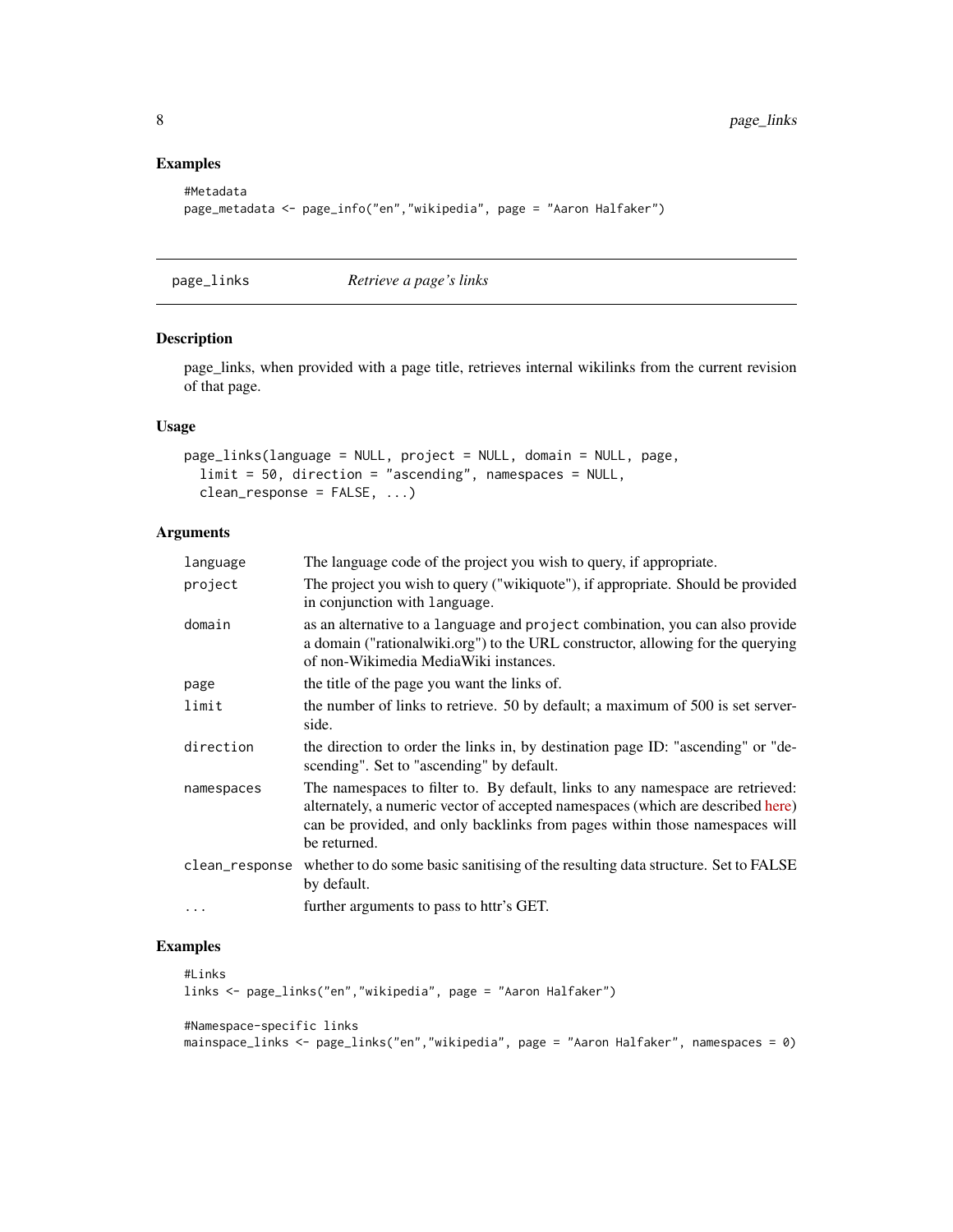<span id="page-8-0"></span>

# Description

not designed to be used by anyone except a third-party reuser package, such as WikidataR

### Usage

```
query(url, out_class, clean_response = FALSE, query_param = list(), ...)
```
# Arguments

| url         | a URL body                                                                                                                   |
|-------------|------------------------------------------------------------------------------------------------------------------------------|
| out_class   | the class to set on the output object; used within WikidataR to indicate what<br>response-cleaning method should be applied. |
|             | clean_response whether to clean the response, using the method assigned by out_class, or not.                                |
| query_param | query parameters                                                                                                             |
| $\cdots$    | further arguments to httr's GET.                                                                                             |

| random_page | Retrieve the page content of a random MediaWiki page |  |
|-------------|------------------------------------------------------|--|
|-------------|------------------------------------------------------|--|

# Description

wiki\_page retrieves the DOM of a particular MediaWiki page, as a HTML blob inside a JSON object.

#### Usage

```
random_page(language = NULL, project = NULL, domain = NULL,
 namespaces = NULL, as_wikitext = FALSE, limit = 1,
 clean_response = FALSE, ...)
```

| language | The language code of the project you wish to query, if appropriate.                                                                                                                                        |
|----------|------------------------------------------------------------------------------------------------------------------------------------------------------------------------------------------------------------|
| project  | The project you wish to query ("wikiquote"), if appropriate. Should be provided<br>in conjunction with language.                                                                                           |
| domain   | as an alternative to a language and project combination, you can also provide<br>a domain ("rational wiki.org") to the URL constructor, allowing for the querying<br>of non-Wikimedia MediaWiki instances. |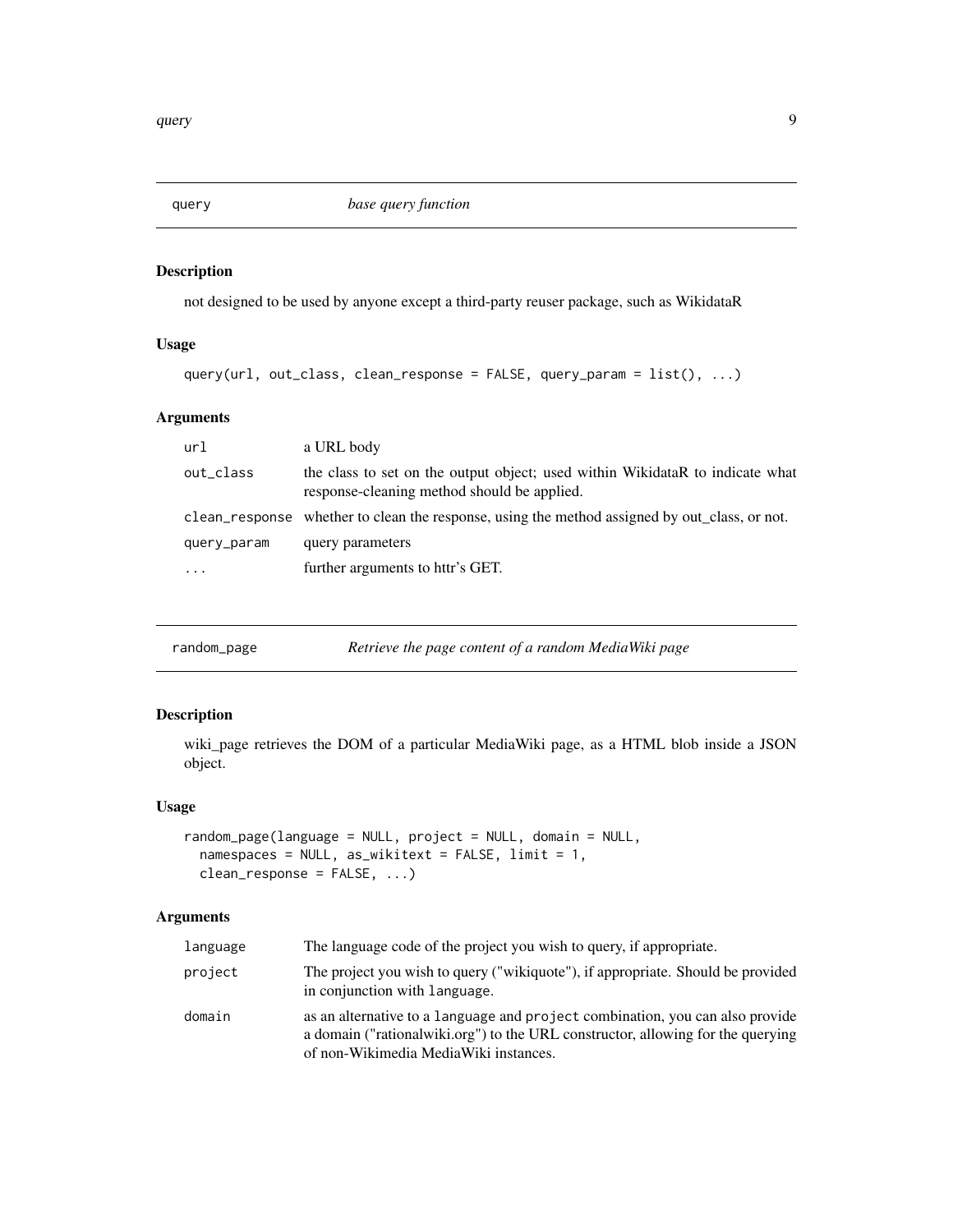<span id="page-9-0"></span>

| namespaces     | The namespaces to consider pages from. By default, pages from any namespace<br>are considered; alternately, a numeric vector of accepted namespaces (which are<br>described here) can be provided, and only pages within those namespaces will<br>be considered. |
|----------------|------------------------------------------------------------------------------------------------------------------------------------------------------------------------------------------------------------------------------------------------------------------|
| as_wikitext    | whether to retrieve the wikimarkup (TRUE) or the HTML (FALSE). Set to<br>FALSE by default.                                                                                                                                                                       |
| limit          | the number of pages to return. 1 by default.                                                                                                                                                                                                                     |
| clean_response | whether to do some basic sanitising of the resulting data structure. Set to FALSE<br>by default.                                                                                                                                                                 |
| $\cdot$        | further arguments to pass to httr's GET.                                                                                                                                                                                                                         |

#### See Also

[page\\_content](#page-4-1) for retrieving the content of a specific page, [revision\\_diff](#page-11-1) for retrieving 'diffs' between revisions, [revision\\_content](#page-10-1) for retrieving the text of specified revisions.

#### Examples

```
#A page from Wikipedia
wp_content <- random_page("en","wikipedia")
#A page from the mainspace on Wikipedia
wp_article_content <- random_page("en","wikipedia", namespaces = 0)
```

| recent_changes |  | Retrieves entries from the RecentChanges feed |  |
|----------------|--|-----------------------------------------------|--|
|----------------|--|-----------------------------------------------|--|

#### Description

wiki\_recentchanges retrieves a stream of entries from Special:RecentChanges, with a variety of associated metadata and filtering (of both entries \*and\* that metadata.

#### Usage

```
recent_changes(language = NULL, project = NULL, domain = NULL,
  properties = c("user", "userid", "comment", "parsedcomment", "flags",
  "timestamp", "title", "ids", "sizes", "redirect", "loginfo", "tags", "sha1"),
 type = c("edit", "external", "new", "log"), tag = NULL, dir = "never",limit = 50, top = FALSE, clean\_response = FALSE, ...)
```

| language | The language code of the project you wish to query, if appropriate.                                              |
|----------|------------------------------------------------------------------------------------------------------------------|
| project  | The project you wish to query ("wikiquote"), if appropriate. Should be provided<br>in conjunction with language. |
|          |                                                                                                                  |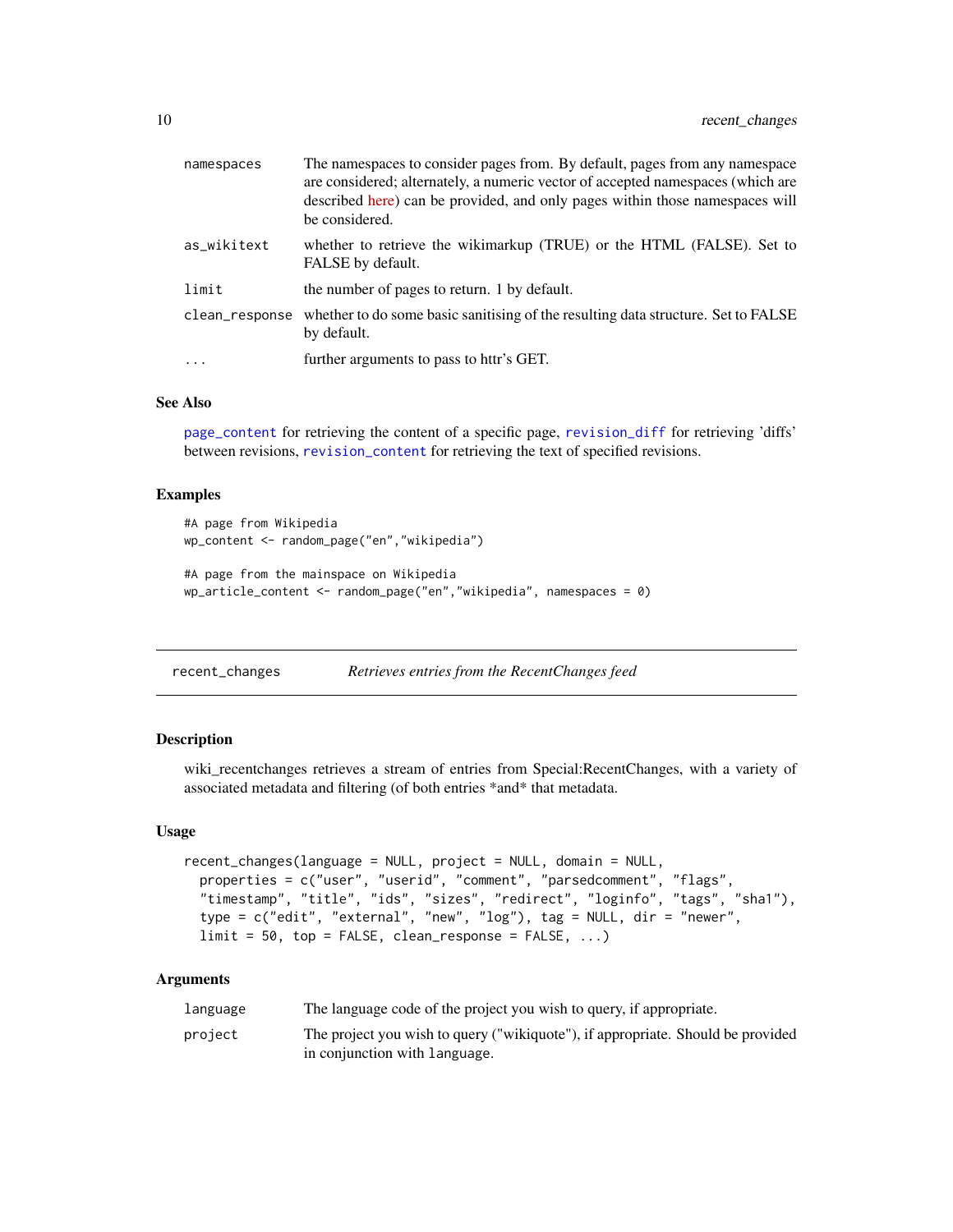<span id="page-10-0"></span>

| domain         | as an alternative to a language and project combination, you can also provide<br>a domain ("rationalwiki.org") to the URL constructor, allowing for the querying<br>of non-Wikimedia MediaWiki instances.                                                                                                                                                                                                                                                                                                                                                                                                                                                                                                                                                                                                                                                                                                          |
|----------------|--------------------------------------------------------------------------------------------------------------------------------------------------------------------------------------------------------------------------------------------------------------------------------------------------------------------------------------------------------------------------------------------------------------------------------------------------------------------------------------------------------------------------------------------------------------------------------------------------------------------------------------------------------------------------------------------------------------------------------------------------------------------------------------------------------------------------------------------------------------------------------------------------------------------|
| properties     | Properties you're trying to retrieve about each entry, Options include "user" (the<br>username of the person responsible for that entry), "userid" (the userID of said<br>person), "comment" (the edit summary associated with the entry), "parsedcom-<br>ment" (the same, but parsed, generating HTML from any wikitext in that com-<br>ment), "flags" (whether the revision was 'minor' or not), "timestamp", "title"<br>(the name of the page the entry affected), "ids" (the page id, along with the old<br>and new revision IDs when applicable) "sizes" (the size, in uncompressed bytes,<br>of the entry, and, in the case of revisions, the size of the edit it displaced), "tags"<br>(any tags associated with the revision) and "loginfo" (applicable only to log en-<br>tries, and consisting of log ID numbers, log types and actions, and so on) and<br>"sha1" (the SHA-1 hash of the revision text). |
| type           | The type of entry you want to retrieve; can be any permutation of "edit" (edits to<br>existing pages), "external" (external actions that impact on the project - primarily<br>wikidata changes), "new" (the creation of new pages) and "log" (log entries). By<br>default, all of these entry types are included.                                                                                                                                                                                                                                                                                                                                                                                                                                                                                                                                                                                                  |
| tag            | Only return items with particular "tags", such as "mobile edit". NULL by de-<br>fault.                                                                                                                                                                                                                                                                                                                                                                                                                                                                                                                                                                                                                                                                                                                                                                                                                             |
| dir            | Should it go from newest to oldest ("newer"), or oldest to newest ("older")? By<br>default, set to "newer".                                                                                                                                                                                                                                                                                                                                                                                                                                                                                                                                                                                                                                                                                                                                                                                                        |
| limit          | The number of entries you'd like to return. By default, set to 50, which is also<br>the maximum number per-request for logged-out users.                                                                                                                                                                                                                                                                                                                                                                                                                                                                                                                                                                                                                                                                                                                                                                           |
| top            | Should the request only return "top" entries - in other words, the most recent<br>entry on a page? Set to FALSE by default.                                                                                                                                                                                                                                                                                                                                                                                                                                                                                                                                                                                                                                                                                                                                                                                        |
| clean_response | whether to do some basic sanitising of the resulting data structure. Set to FALSE<br>by default.                                                                                                                                                                                                                                                                                                                                                                                                                                                                                                                                                                                                                                                                                                                                                                                                                   |
|                | further arguments to pass to httr's GET.                                                                                                                                                                                                                                                                                                                                                                                                                                                                                                                                                                                                                                                                                                                                                                                                                                                                           |
|                |                                                                                                                                                                                                                                                                                                                                                                                                                                                                                                                                                                                                                                                                                                                                                                                                                                                                                                                    |

<span id="page-10-1"></span>revision\_content *Retrieves MediaWiki revisions*

# Description

Retrieves the content of a provided list of revisions from whichever MediaWiki instance you're querying. Returns as wikimarkup.

# Usage

```
revision_content(language = NULL, project = NULL, domain = NULL,
 revisions, properties = c("content", "ids", "flags", "timestamp", "user",
 "userid", "size", "sha1", "contentmodel", "comment", "parsedcomment", "tags"),
 clean_response = FALSE, ...)
```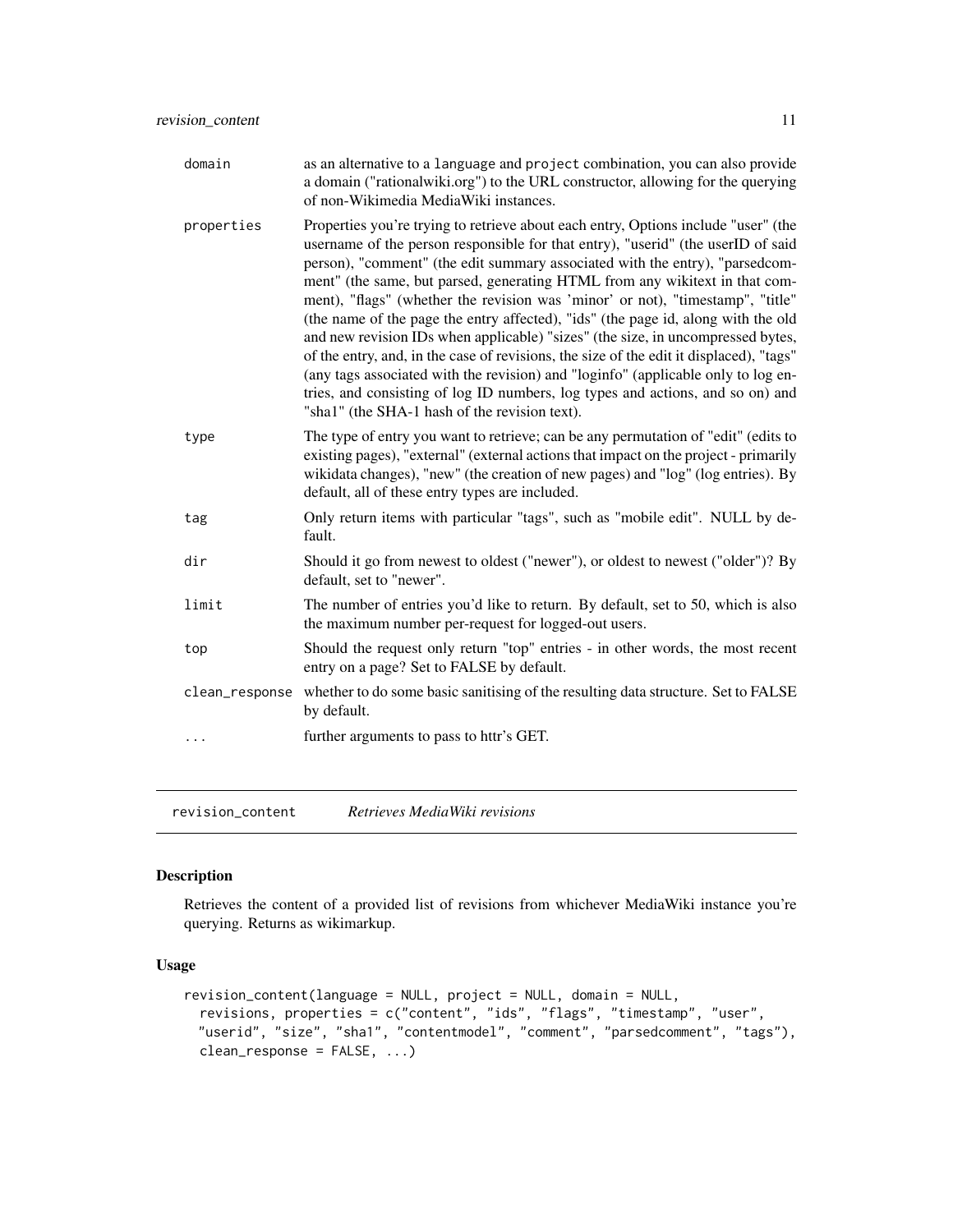# <span id="page-11-0"></span>Arguments

| language   | The language code of the project you wish to query, if appropriate.                                                                                                                                                                                                                                                                                                                                                                                                                                                                                                                                                                                                                                                                                                                                                                                                    |
|------------|------------------------------------------------------------------------------------------------------------------------------------------------------------------------------------------------------------------------------------------------------------------------------------------------------------------------------------------------------------------------------------------------------------------------------------------------------------------------------------------------------------------------------------------------------------------------------------------------------------------------------------------------------------------------------------------------------------------------------------------------------------------------------------------------------------------------------------------------------------------------|
| project    | The project you wish to query ("wikiquote"), if appropriate. Should be provided<br>in conjunction with language.                                                                                                                                                                                                                                                                                                                                                                                                                                                                                                                                                                                                                                                                                                                                                       |
| domain     | as an alternative to a language and project combination, you can also provide<br>a domain ("rationalwiki.org") to the URL constructor, allowing for the querying<br>of non-Wikimedia MediaWiki instances.                                                                                                                                                                                                                                                                                                                                                                                                                                                                                                                                                                                                                                                              |
| revisions  | The revision IDs of each desired revision.                                                                                                                                                                                                                                                                                                                                                                                                                                                                                                                                                                                                                                                                                                                                                                                                                             |
| properties | Properties you're trying to retrieve about that revision, should you want to; op-<br>tions include "ids" (the revision ID of the revisionwhich is pointless), "flags"<br>(whether the revision was 'minor' or not), "timestamp" (the timestamp of the<br>revision), "user" (the username of the person who made that revision), "userid"<br>(the userID of the person who made the revision), "size" (the size, in uncom-<br>pressed bytes, of the revision), "sha1" (the SHA-1 hash of the revision text),<br>"contentmodel" (the content model of the page, usually "wikitext"), "comment"<br>(the revision summary associated with the revision), "parsedcomment" (the same,<br>but parsed, generating HTML from any wikitext in that comment), "tags" (any<br>tags associated with the revision) and "flagged" (the revision's status under<br>Flagged Revisions). |
|            | clean_response whether to do some basic sanitising of the resulting data structure.                                                                                                                                                                                                                                                                                                                                                                                                                                                                                                                                                                                                                                                                                                                                                                                    |
| $\cdots$   | further arguments to pass to httr's GET.                                                                                                                                                                                                                                                                                                                                                                                                                                                                                                                                                                                                                                                                                                                                                                                                                               |

#### See Also

[revision\\_diff](#page-11-1) for diffs between revisions, and [page\\_content](#page-4-1) for the content a specific page currently has.

# Examples

```
#Revision content from a Wikimedia project
wp_content <- revision_content("en","wikipedia", revisions = 552373187)
#Revision content from a non-Wikimedia project
rw_content <- revision_content(domain = "rationalwiki.org", revisions = 88616)
```
<span id="page-11-1"></span>

# Description

revision\_diff generates a diff between two revisions in a MediaWiki page. This is provided as an XML-parsable blob inside the returned JSON object.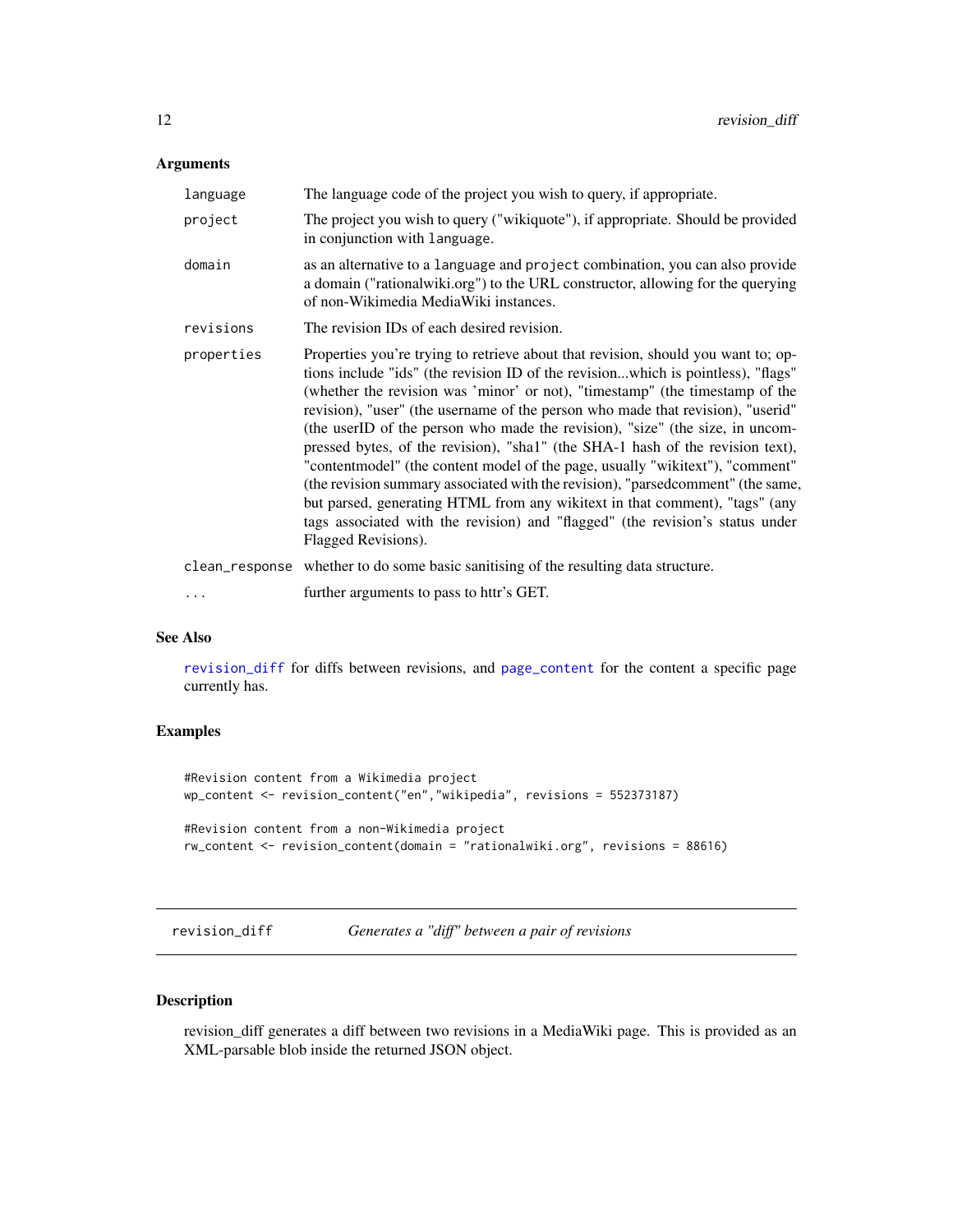# <span id="page-12-0"></span>revision\_diff 13

#### Usage

```
revision_diff(language = NULL, project = NULL, domain = NULL, revisions,
 properties = c("ids", "flags", "timestamp", "user", "userid", "size",
 "sha1", "contentmodel", "comment", "parsedcomment", "tags", "flagged"),
 direction, clean_response = FALSE, ...)
```
# Arguments

| language   | The language code of the project you wish to query, if appropriate.                                                                                                                                                                                                                                                                                                                                                                                                                                                                                                                                                                                                                                                                                                                                                               |
|------------|-----------------------------------------------------------------------------------------------------------------------------------------------------------------------------------------------------------------------------------------------------------------------------------------------------------------------------------------------------------------------------------------------------------------------------------------------------------------------------------------------------------------------------------------------------------------------------------------------------------------------------------------------------------------------------------------------------------------------------------------------------------------------------------------------------------------------------------|
| project    | The project you wish to query ("wikiquote"), if appropriate. Should be provided<br>in conjunction with language.                                                                                                                                                                                                                                                                                                                                                                                                                                                                                                                                                                                                                                                                                                                  |
| domain     | as an alternative to a language and project combination, you can also provide<br>a domain ("rationalwiki.org") to the URL constructor, allowing for the querying<br>of non-Wikimedia MediaWiki instances.                                                                                                                                                                                                                                                                                                                                                                                                                                                                                                                                                                                                                         |
| revisions  | The revision IDs of each "start" revision.                                                                                                                                                                                                                                                                                                                                                                                                                                                                                                                                                                                                                                                                                                                                                                                        |
| properties | Properties you're trying to retrieve about that revision, should you want to; op-<br>tions include "ids" (the revision ID of the revisionwhich is pointless), "flags"<br>(whether the revision was 'minor' or not), "timestamp", "user" (the username of<br>the person who made that revision), "userid" (the userID of the person who made<br>the revision), "size" (the size, in uncompressed bytes, of the revision), "shal"<br>(the SHA-1 hash of the revision text), "contentmodel" (the content model of the<br>page, usually "wikitext"), "comment" (the revision summary associated with the<br>revision), "parsedcomment" (the same, but parsed, generating HTML from any<br>wikitext in that comment), "tags" (any tags associated with the revision) and<br>"flagged" (the revision's status under Flagged Revisions). |
| direction  | The direction you want the diff to go in from the revisionID you have provided.<br>Options are "prev" (compare to the previous revision on that page), "next" (com-<br>pare to the next revision on that page) and "cur" (compare to the current, extant<br>version of the page).                                                                                                                                                                                                                                                                                                                                                                                                                                                                                                                                                 |
|            | clean_response whether to do some basic sanitising of the resulting data structure.                                                                                                                                                                                                                                                                                                                                                                                                                                                                                                                                                                                                                                                                                                                                               |
| $\ddots$ . | further arguments to pass to httr's GET.                                                                                                                                                                                                                                                                                                                                                                                                                                                                                                                                                                                                                                                                                                                                                                                          |
|            |                                                                                                                                                                                                                                                                                                                                                                                                                                                                                                                                                                                                                                                                                                                                                                                                                                   |

# Warnings

MediaWiki's API is deliberately designed to restrict users' ability to make computing-intense requests - such as diff computation. As a result, the API only allows requests for one uncached diff in each request. If you ask for multiple diffs, some uncached and some cached, you will be provided with the cached diffs, one of the uncached diffs, and a warning.

If you're going to be asking for a lot of diffs, some of which may not be cached, it may be more sensible to retrieve the revisions themselves using [revision\\_content](#page-10-1) and compute the diffs yourself.

#### See Also

[page\\_content](#page-4-1) for retrieving the current content of a specific page, and [revision\\_content](#page-10-1) for retrieving the text of specific revisions.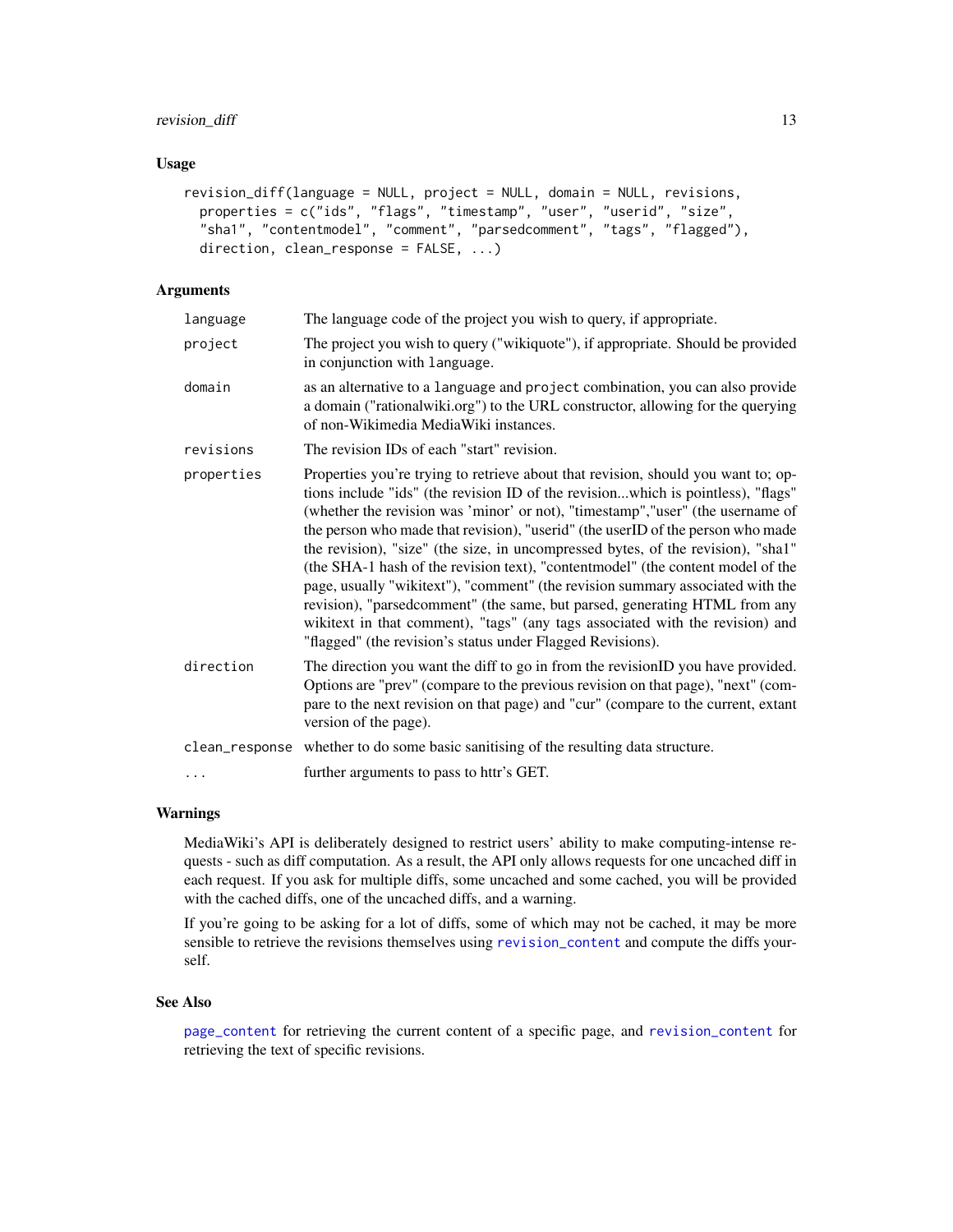# Examples

```
#Wikimedia diff
wp_diff <- revision_diff("en","wikipedia", revisions = 552373187, direction = "next")
#Non-Wikimedia diff
rw_diff <- revision_diff(domain = "rationalwiki.org", revisions = 88616, direction = "next")
```
<span id="page-13-1"></span>user\_contributions *Retrieve user contributions*

#### Description

Retrieves metadata associated with the most recent contributions by a specified user.

# Usage

```
user_contributions(language = NULL, project = NULL, domain = NULL,
 username, properties = c("ids", "title", "timestamp", "comment",
  "parsedcomment", "size", "sizediff", "flags", "tags"), mainspace = FALSE,
 limit = 50, clean\_response = FALSE, ...)
```

| language   | The language code of the project you wish to query, if appropriate.                                                                                                                                                                                                                                                                                                                                                                                                                                                                                                                                                                                    |
|------------|--------------------------------------------------------------------------------------------------------------------------------------------------------------------------------------------------------------------------------------------------------------------------------------------------------------------------------------------------------------------------------------------------------------------------------------------------------------------------------------------------------------------------------------------------------------------------------------------------------------------------------------------------------|
| project    | The project you wish to query ("wikiquote"), if appropriate. Should be provided<br>in conjunction with language.                                                                                                                                                                                                                                                                                                                                                                                                                                                                                                                                       |
| domain     | as an alternative to a language and project combination, you can also provide<br>a domain ("rationalwiki.org") to the URL constructor, allowing for the querying<br>of non-Wikimedia MediaWiki instances.                                                                                                                                                                                                                                                                                                                                                                                                                                              |
| username   | The username of the user whose contributions you want to retrieve. Due to<br>limitations at the API end, you can only retrieve edits for one user at a time.                                                                                                                                                                                                                                                                                                                                                                                                                                                                                           |
| properties | The metadata you want associated with each edit. Potential metadata includes<br>"ids" (the revision ID of the revision, which can be passed into revision_content),<br>"title" (the name of the page that was edited), "timestamp", "comment" (the edit<br>summary associated with the revision), "parsedcomment" (the same, but parsed,<br>generating HTML from any wikitext in that comment), "size" (the size, in un-<br>compressed bytes, of the edit), "sizediff" (the size delta between this edit, and<br>the last edit to the page), "flags" (whether the revision was 'minor' or not), and<br>"tags" (any tags associated with the revision). |
| mainspace  | A boolean flag; FALSE retrieves all of the most recent contributions, while<br>TRUE limits the retrieved contributions to those in the 'mainspace' - in other<br>words, edits to actual articles. Set to FALSE by default                                                                                                                                                                                                                                                                                                                                                                                                                              |
| limit      | The number of edits to be retrieved. 50 is the maximum for logged-out API<br>users, and putting in more than 50 will generate a warning.                                                                                                                                                                                                                                                                                                                                                                                                                                                                                                               |

<span id="page-13-0"></span>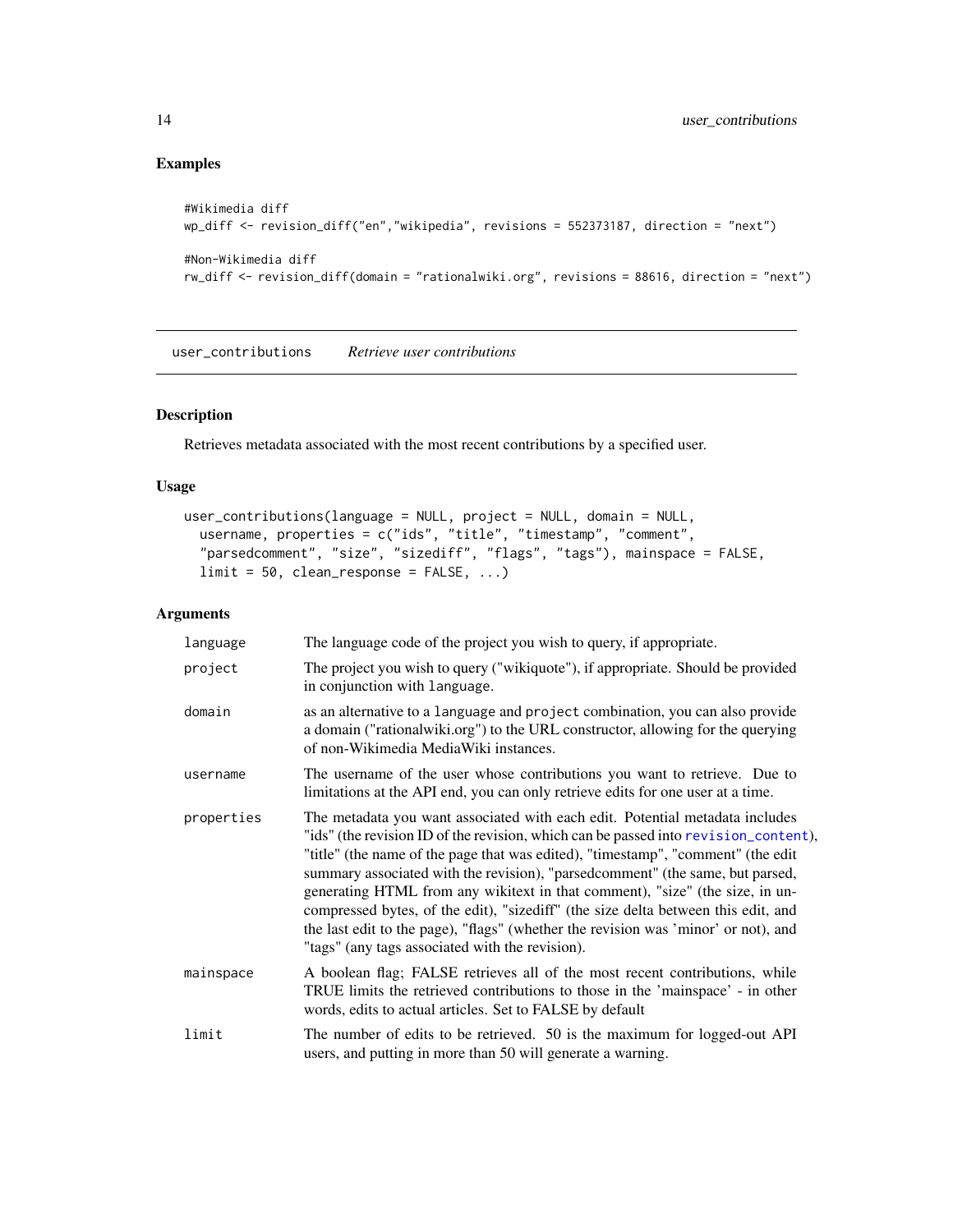<span id="page-14-0"></span>

|                      | clean_response whether to do some basic sanitising of the resulting data structure. Set to FALSE |
|----------------------|--------------------------------------------------------------------------------------------------|
|                      | by default.                                                                                      |
| $\ddot{\phantom{0}}$ | further arguments to pass to httr's GET.                                                         |

#### See Also

[user\\_information](#page-14-1) for information about a specific user (or group of users), and recent\_changes for non-user-specific recent actions.

# Examples

```
#Retrieve the timestamps of a user's recent contributions to the English-language Wikipedia
contribs <- user_contributions("en", "wikipedia", username = "Ironholds",
                              properties = "timestamp")
```

```
#Retrieve the timestamps of a user's recent contributions to a non-Wikimedia wiki.
rw_contribs <- user_contributions(domain = "rationalwiki.org", username = "David Gerard",
                                properties = "ids", limit = 1)
```
<span id="page-14-1"></span>user\_information *Retrieve user information*

#### Description

Retrieves information about a user, or set of users, from the MediaWiki API, including registration date, gender and editcount.

#### Usage

```
user_information(language = NULL, project = NULL, domain = NULL,
 user_names, properties = c("blockinfo", "groups", "implicitgroups",
  "rights", "editcount", "registration", "emailable", "gender"),
 clean_response = FALSE, ...)
```

| language   | The language code of the project you wish to query, if appropriate.                                                                                                                                                                                                                                                          |
|------------|------------------------------------------------------------------------------------------------------------------------------------------------------------------------------------------------------------------------------------------------------------------------------------------------------------------------------|
| project    | The project you wish to query ("wikiquote"), if appropriate. Should be provided<br>in conjunction with language.                                                                                                                                                                                                             |
| domain     | as an alternative to a language and project combination, you can also provide<br>a domain ("rational wiki.org") to the URL constructor, allowing for the querying<br>of non-Wikimedia MediaWiki instances.                                                                                                                   |
| user_names | The username(s) of the users you want information on - this should be provided<br>as a vector. There is a hard limit of 50 distinct users per query, set by Medi-<br>aWiki's API; in the event that you go over this, a warning will be issued and the<br>query will only be performed for the first 50 names in the vector. |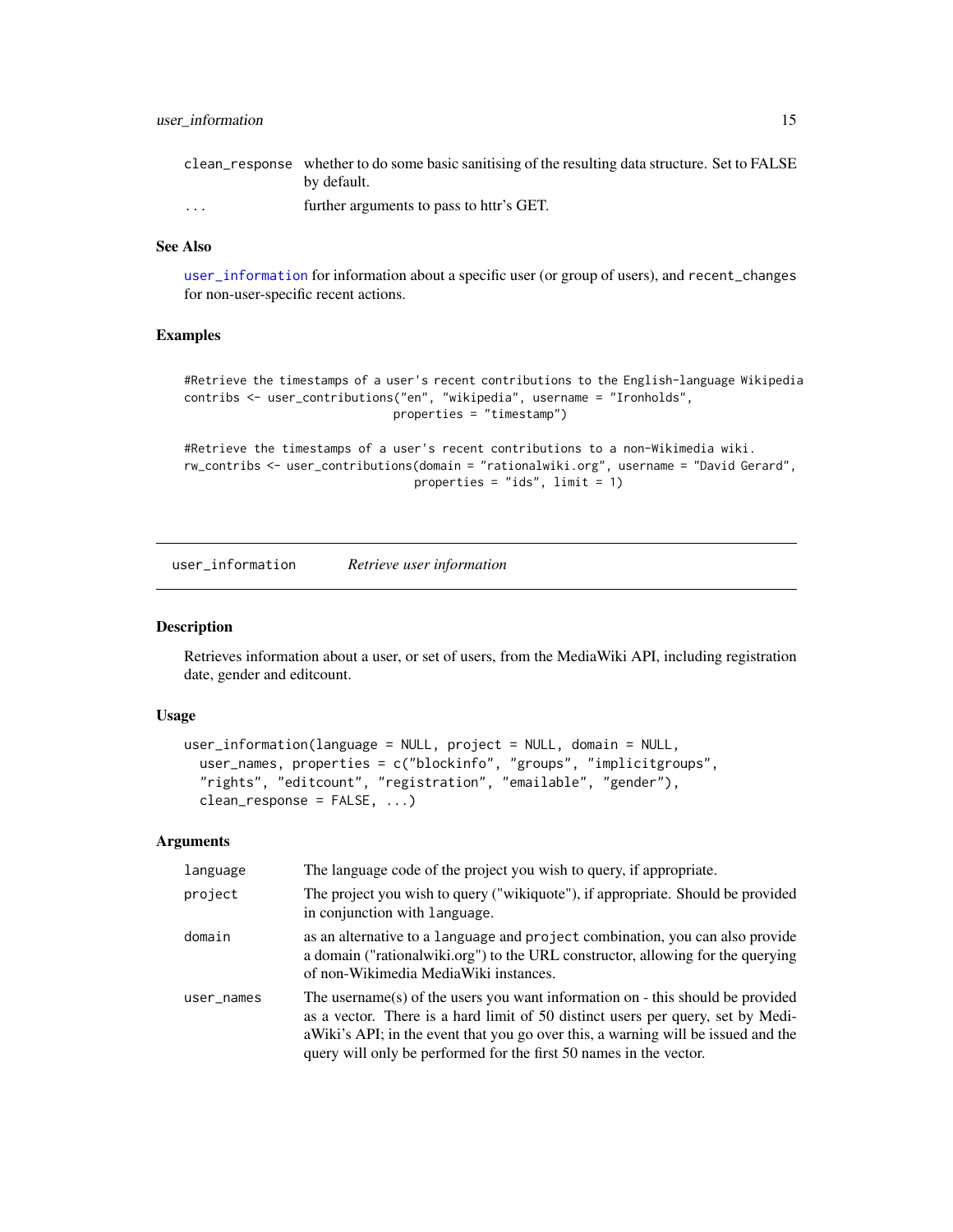<span id="page-15-0"></span>

| properties     | The user properties you're interested in. Applicable properties are "blockinfo"<br>(details about the user's block, if they are currently blocked), "groups" (the user<br>groups the user is a member of), "implicit groups" (groups they are a member of<br>through inheritance, as a result of membership in other groups), "rights" (what<br>permissions their group membership grants them), "editcount" (how many non-<br>deleted edits they have), "registration" (the date when they registered), "email-<br>able" (whether they are contactable through Special:EmailUser) and "gender"<br>(their provided gender). |
|----------------|-----------------------------------------------------------------------------------------------------------------------------------------------------------------------------------------------------------------------------------------------------------------------------------------------------------------------------------------------------------------------------------------------------------------------------------------------------------------------------------------------------------------------------------------------------------------------------------------------------------------------------|
| clean_response | whether to do some basic sanitising of the resulting data structure. Set to FALSE<br>by default.                                                                                                                                                                                                                                                                                                                                                                                                                                                                                                                            |
| $\cdots$       | further arguments to pass to httr's GET.                                                                                                                                                                                                                                                                                                                                                                                                                                                                                                                                                                                    |

#### Warnings

There are a few caveats with the data provided by user\_information, mostly stemming from historical inconsistencies and peculiarities in MediaWiki.

groups and implicitgroups gives you the user's permissions and group membership on the project you are querying, not their membership on all projects - while you can find out if "Ironholds" is not a sysop on, say, enwiki, that doesn't mean they aren't a sysop elsewhere - there is no universal, API-accessible user groups listing.

As an extension of the lack of centrality in Wikimedia's infrastructure, registration tells you the date their account was created on the wiki you are querying. If they initially registered on that wiki, this is accurate - if they registered on a different wiki, this instead reflects the date and time that they first visited the wiki you're querying while logged-in. For users registered before 2006, when registration logging was introduced, the registration value represents not when they first registered, but when their first edit was, since that was used as an estimator for existing accounts when the field was first populated.

# See Also

[user\\_contributions](#page-13-1) for retrieving recent contributions made by a particular user.

#### Examples

```
#Retrieving information from a Wikimedia project
user_info <- user_information("en", "wikipedia", user_names = "David Gerard",
                            properties = "registration")
#Non-Wikimedia projects
user_info <- user_information(domain = "rationalwiki.org", user_names = "David Gerard",
                             properties = "registration")
```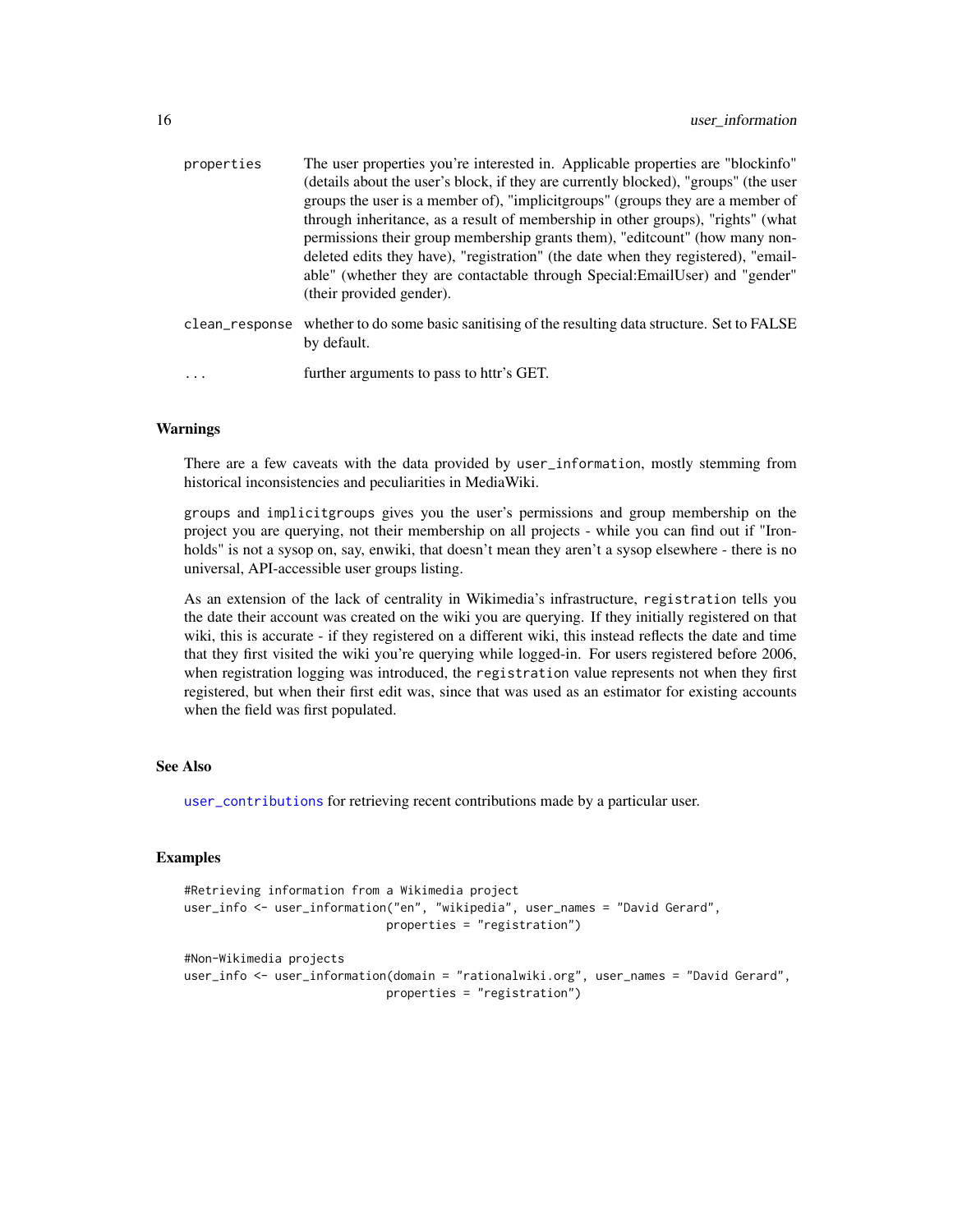# <span id="page-16-0"></span>Description

This package provides functions for accessing the MediaWiki API, either for Wikimedia projects or any other MediaWiki instance. For more information, see the [vignette.](https://CRAN.R-project.org/package=WikipediR/vignettes/WikipediR.html)

# See Also

The [package vignette.](https://CRAN.R-project.org/package=WikipediR/vignettes/WikipediR.html)